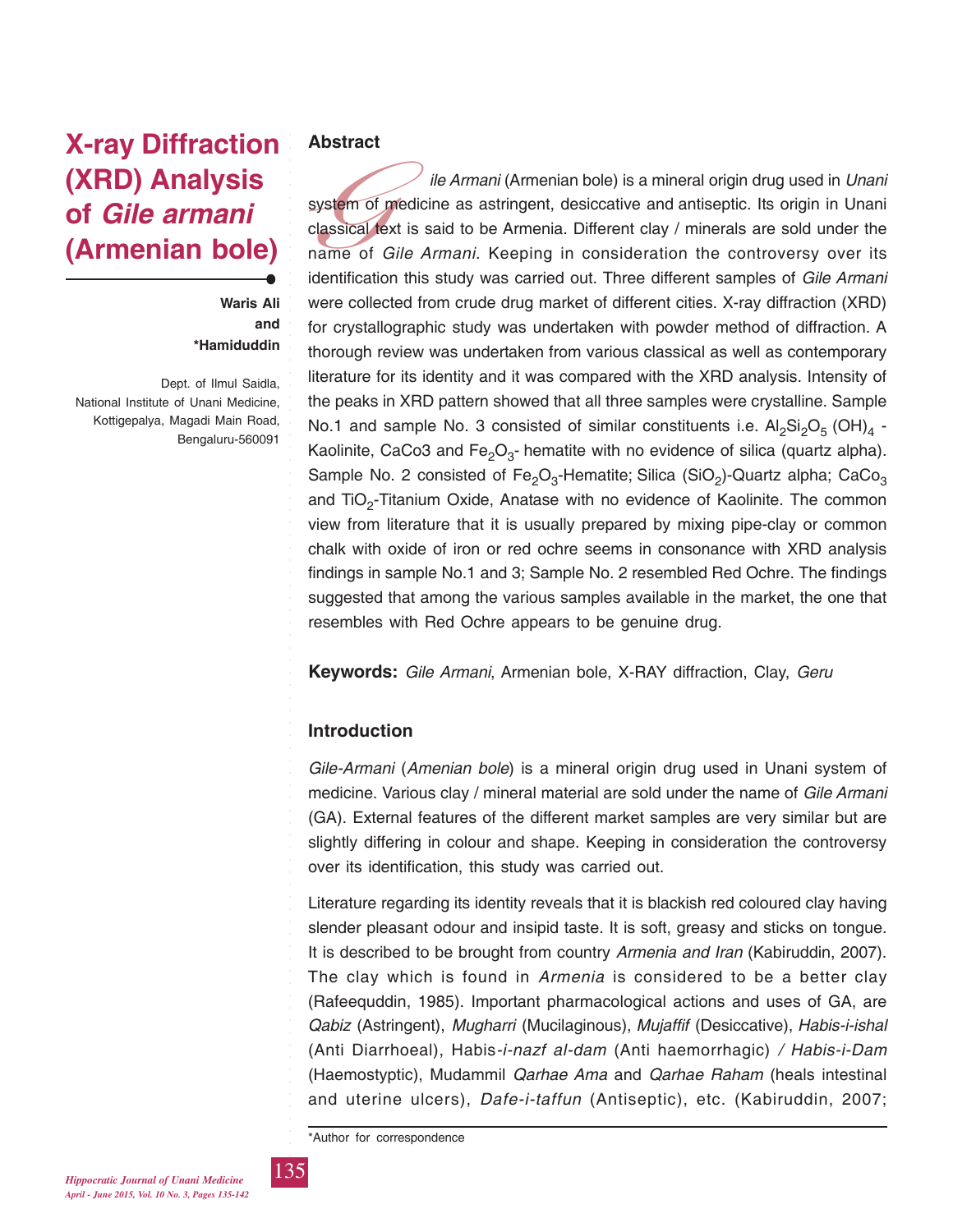Rafeequddin, 1985; Ghani, YNM; Hakeem, 2002). It is one of the ingredients of various important Unani formulations such as *Qurse Tabasheer* etc. (Kabeeruddin, 1935). Ibn Baitar by reference of *Jalinoos* mentioned that it is obtained from Armenia which is situated near country of *Balad* and *Qabad* (Ibn Baitar, 1999). *Armenian bole* was commonly used in the formulations of Abulcasis (*Abul Qasam Zahrawi*) (Duffin *et al.*, 2013). It is also called as *Rubrica Synopica* (due to its presence in the city of Synope). The name *Rubrica synopica* was given by *Dioscorides* as this was taken usually to Synope to be sold in market. It was also named as Roman earth , Cyprus earth or *Terra sigillata rubra* also called as *sealed earth* (shaped into the coin and stamped) (Duffin *et al.*, 2013; Foulk and Pickering, 1935).

Nadkarni (2009) mentioned that "Gile Armani is a calcareous mineral often made into small cakes and stamped with certain impression. It occurs in powder or irregular pieces of reddish brown or variegated colours, it is soft and somewhat heavy. On section it is granular and sprinkled with white particles, and the cut portion resembles a piece of rhubarb". He further describes its property that "When exposed to the air, it absorbs moisture very rapidly, If thrown into the water it readily crumbles into atoms, when put in the mouth it sticks firmly to the tongue" He further stated that "It is usually prepared by mixing pipe-clay or common chalk with oxide of iron or red ochre" But on the contrary, Unani texts mention that it is brought from Armenia or Iran. Since long time, there is controversy on identification of this drug. It was up to the extent that Ibn Sina in the introduction of *Gile Armani* in *Alqanoon* mentioned a substitute drug resembling the action of *Gile Armani* (Ibn Sina, 980-1037A.D.). Keeping all these factors in consideration different market samples of *Gile Armani* were studied with the help of XRD (X-Ray diffraction) in an attempt to resolve the controversy.

## **Materials and Methods**

## X-Ray Diffraction study

Different samples of *Gile Armani* (Armenian Bole) were collected from crude drug market of Bangalore and other cities in India. Three differently appearing samples processed from Bangalore, Delhi and Malegaon (MS.) were subjected, for identification and determination of constituents by X-Ray diffraction (XRD) method for crystallographic study. XRD was conducted at the Department of Material Engineering, Indian Institute of Sciences, Bangalore.

## Material and sample preparation

Powder method of diffraction was adopted in this study. Fine powder of the three different samples was prepared and passed through 300 mesh sieve for its

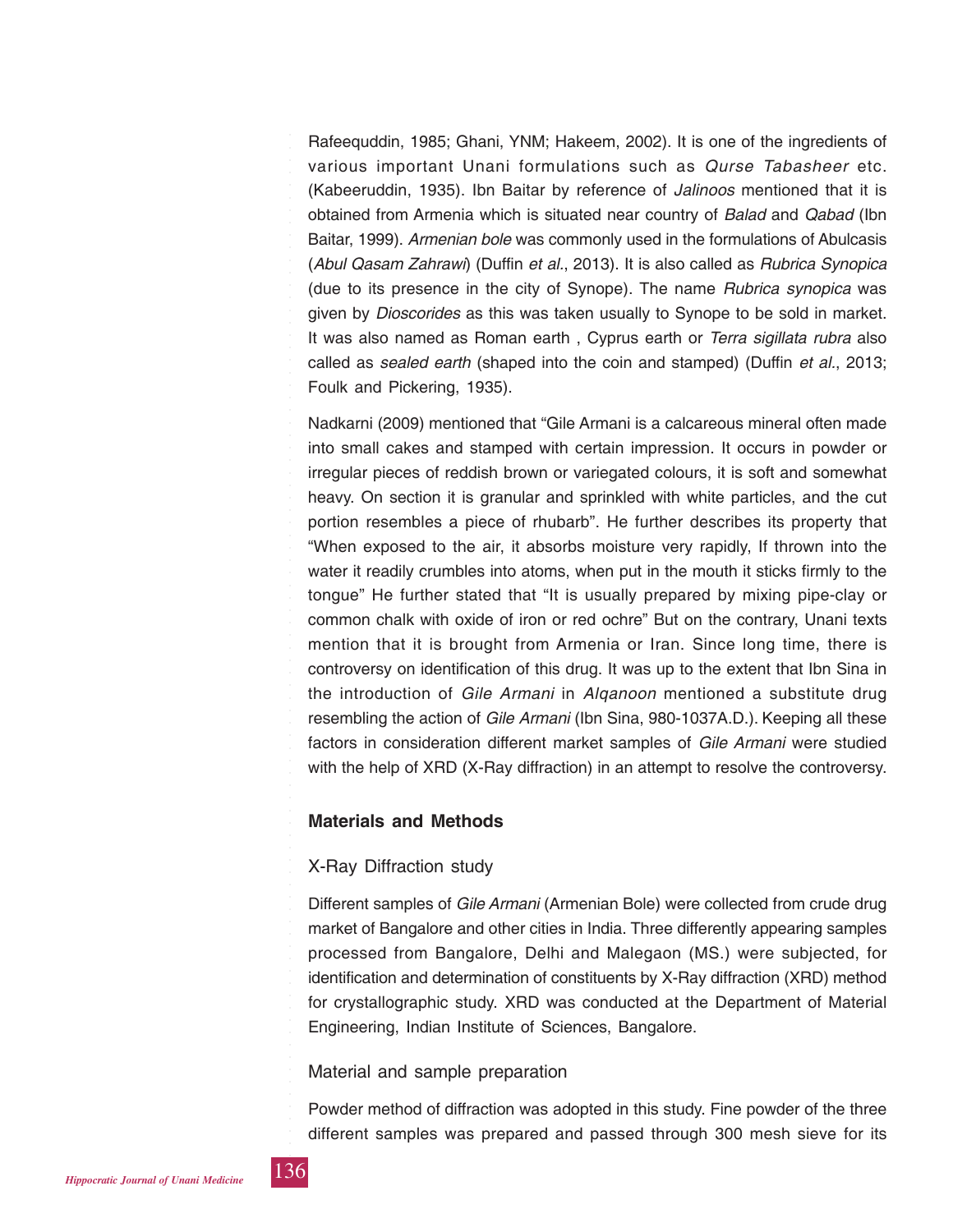investigation. One gram of each sample was taken for the study (Fig.1, Fig.2, Fig. 3).

Method: It was carried out by using X-ray diffractometer (PAN analytical, X' pert pro, X-ray source CU k  $\alpha$  ( $\alpha$ =1.5418 A°), operating voltage 40 KV/30 MA). For all sample 3 strong peak were chosen at different angles (2θ) from 37.97 to 77.25. X-Ray diffraction studies conducted on different sample of *Gile Armani* were confirmed by comparing d-identified values with d- standard peak values. The 2-theta value and intensity of the peak (counts) were represented on X and Yaxis respectively, and higher peak (count) value indicated higher crystallanity of the phase.

## **Results**

Findings of XRD for 3 market procured samples of *Gile Armani*

Intensity of the peaks in XRD pattern showed that all three samples were crystalline but out of three samples, Sample no. 2 had better crystallinity as compared to sample 1 and sample 3 (Fig. 4, Fig. 5, Fig. 6, Fig. 7).



**Fig. 1:** Sample No. 1 **Fig. 2:** Sample No. 2 **Fig. 3:** Sample No. 3



**Fig. 4:** Graph XRD for Sample No. 1

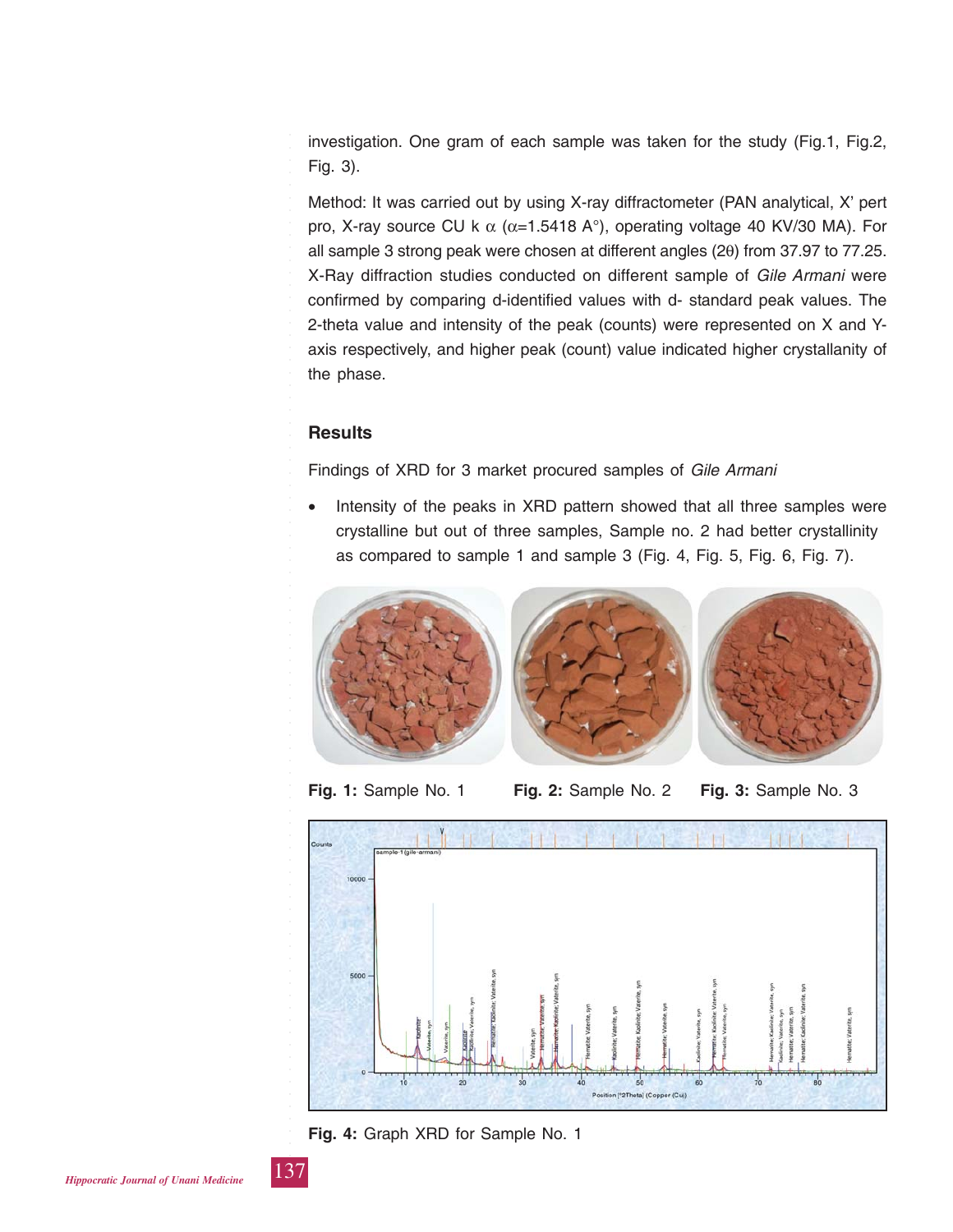- Sample no. 1 and sample 3 contained Kaolinite, CaCo3 and hematite with no evidence of silica (quartz alpha). (Fig. 4, Fig. 6). On the other hand Sample 2 contained hematite, CaCo3 and quart alpha with no evidence of Kaolinite (Fig. 5).
- Sample no. 1 and 3 showed presence of  $Fe<sub>2</sub>O<sub>3</sub>$ -Hematite;  $Al<sub>2</sub>Si<sub>2</sub>O<sub>5</sub> (OH)<sub>4</sub>$ Kaolinite, Aluminium silicate; CaCo<sub>3</sub>-Vaterite syn. The constitutents of sample 1 and 3 appeared similar to that of common chalk (Fig. 4, Fig. 6).
- Sample no. 2 (*Geru*) showed presence of Fe<sub>2</sub>O<sub>3</sub>-Hematite; Silica (SiO<sub>2</sub>)-Quarts alpha; CaCo<sub>3</sub>. Calcite form and TiO<sub>2</sub>- Titanium Oxide, Anatase, Sample no. 2 is different from 1 and 3 (Fig. 5, Fig.7).



**Fig. 5:** Graph XRD for Sample No. 2



**Fig. 6:** Graph XRD for Sample No. 3

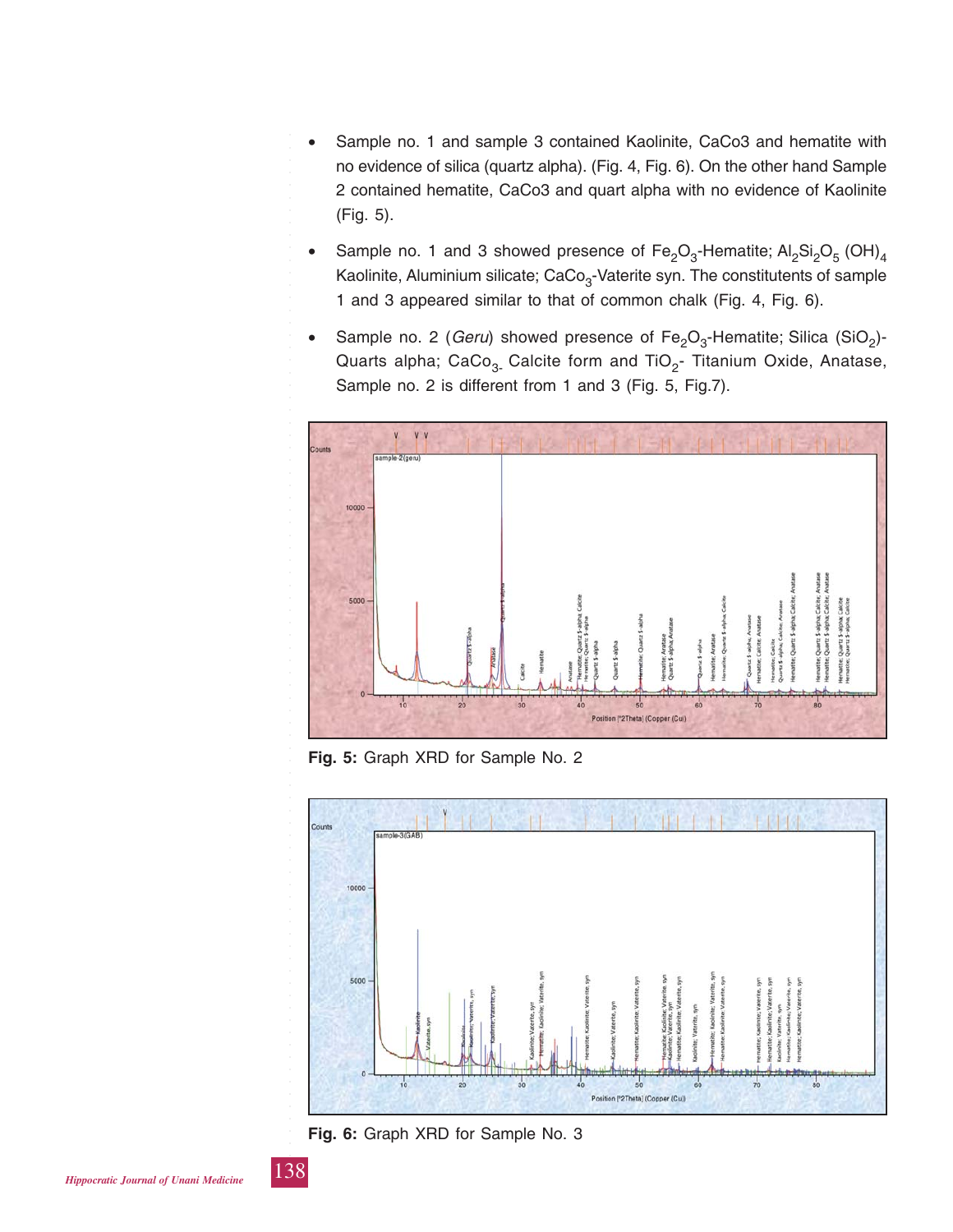

**Fig. 7:** Combined Graph of sample no. 1¨, 2¨ and 3¨

#### **Discussion**

Sample no. 2 was slightly yellowish red and soft, and sample no. 1 and 3 were red and soft. XRD findings of sample no. 1 and no 3 showed presence of  $Fe<sub>2</sub>O<sub>3</sub>$ -Hematite;  $Al_2Si_2O_5(OH)_4$  Kaolinite, Aluminium silicate; CaCo<sub>3</sub>-Vaterite syn. form, common chalk. Sample no. 1 appears to have the similar constitutents as that of the sample no. 3 and therefore both have great degree of resemblance in morphology. The description in the Literature that *Gile armani* is usually prepared by mixing pipe-clay or common chalk with oxide of Iron or red ochre (Nadkarni, 2009) was somehow confirmed by the findings of the present study as in the XRD analysis the presence of iron oxide (Fe<sub>2</sub>O<sub>3</sub>) pipe clay (Kaolinite) and common chalk (CaCO<sub>3</sub>) has been shown in sample no. 1 and 3. Sample no. 2 shows presence of Fe<sub>2</sub>O<sub>3</sub>-Hematite; Silica (Sio<sub>2</sub>)-Quarts alpha; CaCo<sub>3</sub>- Calcite form and  $TiO<sub>2</sub>$ - Titanium Oxide, Anatase. Its appearance looked like Yellow Ochre. Intensity of the peaks in XRD pattern shows that all three samples are crystalline but Sample no. 2 was having finer crystal structure as compared to sample 1 and sample 3. Sample no. 2 is different from 1 and 3, and its constituents resembled like Red Ochre as per its constituents mentioned in Ayurvedic Pharmacopeia (Anonymous, 2009).

By correlation of XRD findings with authentic literature it can be concluded that this clays sample appears to be of natural combination. Beside this, review of classical / relevant literature showed that Red Ochre was sold in the name of *Armenian Bole*, and also mixture of English Red Ochre or kind of pale red ocher and pipe-makers clay formed into cakes and dried are sold in the name of *Arminan bole.* Generally other clays were given the name of Bole Armenia but the fact is that true Bole Armenia is almost not available in the shops (Pomet *et al.,* 1570).



○○○○○○○○○○○○○○○○○○○○○○○○○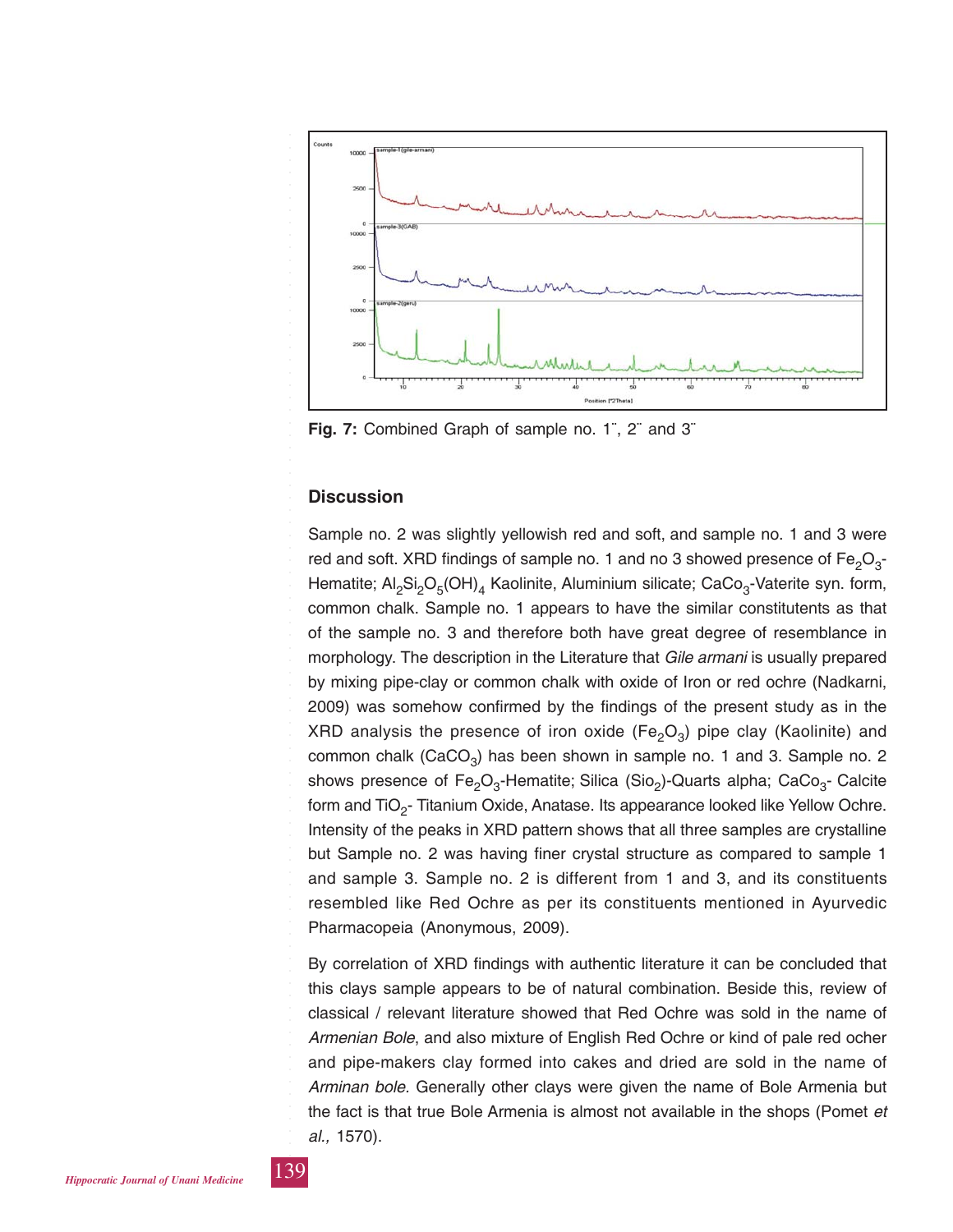The characters mentioned in Unani literature of *Gile Armani* such as red coloured, multilayer, soft, slippery, sticks to the tongue etc. (Kabeeruddin, 2007; Ghani, YNM; Ibn Sina [980-1037A.D.]; Mustehasan and Ali, 2004; Anonymous, 2003) matches with several clays including a type of Red ochre (*Geru*) used internally. Review of *Geru* (Red Ochre) enable us better understanding of relation of *Gile Armani* with *Geru*. *Geru* contains oxide of iron, it is a natural mineral pigment found with other iron-titanium oxide minerals in igneous and metamorphic rocks as accessory hematite mineral, associated with magnetite, which is generally found mixed with clay and some other impurities (Anonymous, 2009). Two types of ochre are found in the country, one is red ochre (*Gairika, geru*) contain anhydrous iron oxide  $Fe<sub>2</sub>O<sub>3</sub>$ . 15-65% and other one is yellow ochre containing hydrated iron oxide 15-30% (Nadkarni, 2009; Anonymous, 2003, 2009). According to other classification *geru* is of two types, one is *Pasana* (hard) and other is *Swarna* (soft) and latter is preferred for medicinal use (Vohora and Athar, 2008). One which is red and pure, is called *Soun geru*, second one is light red and impure, commonly known as simply *geru* (Ghani, YNM). *Geru* has been mentioned as a substitute of GA. while GA has also been mentioned as the substitute of *Geru* (Kabiruddin, 2007; Ghani, YNM; Hakeem, 2002). Red ochre is widely distributed in India whereas GA is not found. *Geru* contains silicate of aluminium and iron oxide whereas GA mainly contains silicate of aluminium, magnesium and iron oxide (Vohora and Athar, 2008), Geru may also contain 1% Magnesium and 1% Titanium (Anonymous, 2009). In some recent literature *Geru* is even mentioned as an Indian type of *Gile Armani* (Mustehasan and Ali, 2004). Majority of pharmacological actions of *Gile Armani* and *Geru* have also been described to be similar (Kabiruddin, 2007; Rafeequddin, 1985; Ghani, YNM; Hakeem, 2002).

Findings of the present work and review indicates that *Armenian Bole* sold in the market is either (*Geru)* Red Ochre or dried cakes formed by mixture of Red Ochre and pipe maker's clay. To some extent drug name *Armenian bole* is a case of shift from a locality-related name to a general type mark '*Armenian bole*', which was later used for any clayey red material (Hradila *et al.,* 2003). Probably no such clay is available in market that is brought from *Armenia*. Sample no. 2 of GA can be taken as a genuine substitute of *Gile armani.*

## **Conclusion**

It can be established by review of *Gile Armani* and XRD findings of the samples studied that clay available in market in the name of *Gile Armani* is doubtfully associated to be procured from Armenia. Clay sample no 2 looks closer to the natural combination and its constituents resemble component of Red Ochre. Therefore, it can be concluded that among the various sample of GA available



○○○○○○○○○○○○○○○○○○○○○○○○○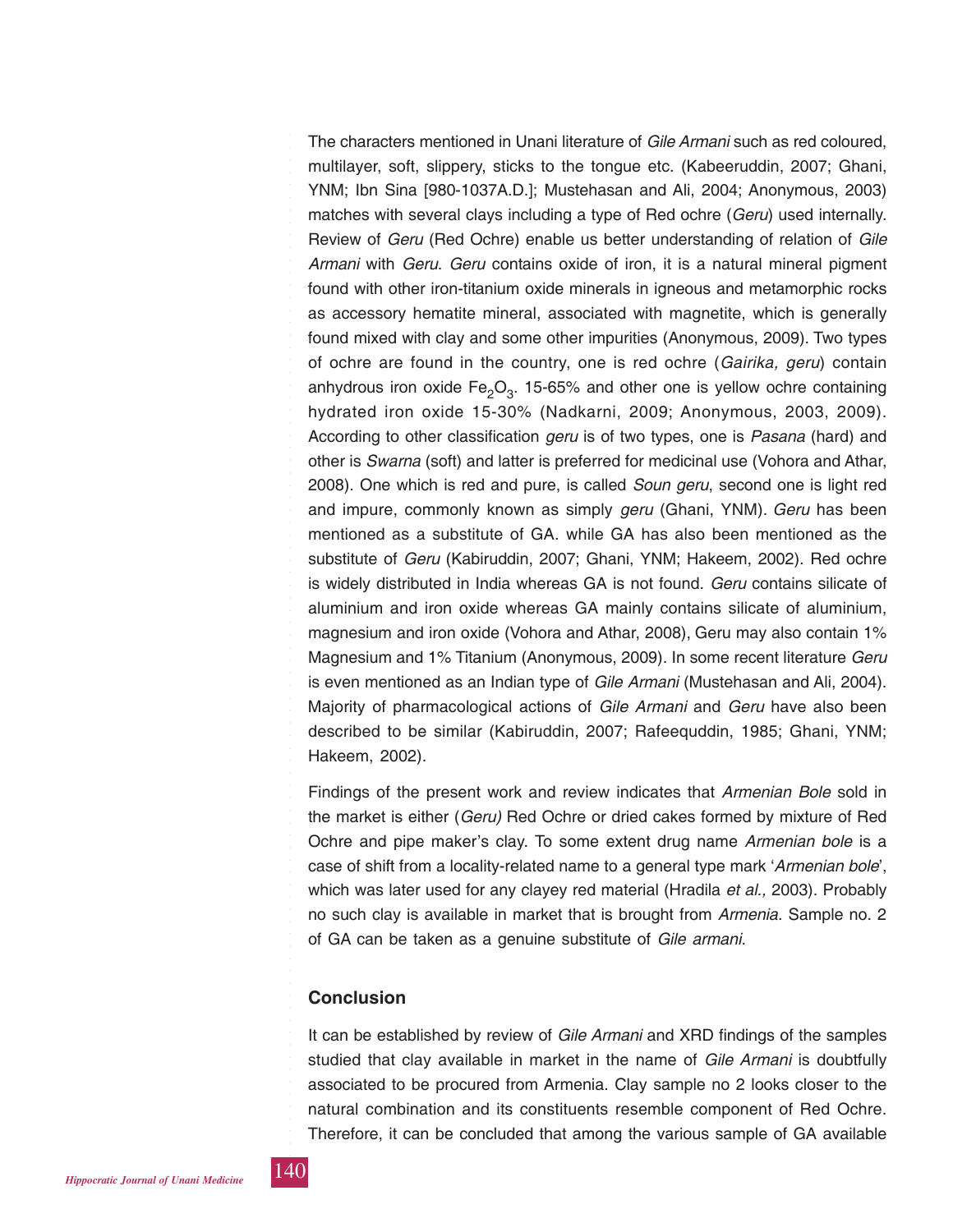in the market only sample no. 2 can be said to be the genuine one. None of the available samples have been updated for Armani.

## **Acknowledgments**

The authors would like to express their thanks to Prof. M.A Siddiqui, Director, National Institute of Unani Medicine, Bangalore, for providing all the essential assistance and motivation to work; to Prof Dr. Satyam Suhas, Incharge CCD facility, Department of Material Engineering and Dr. M.Sudhakar Rao Professor, Dept. of Civil Engineering (Soil Mechanics) and Amit Sharma, Research Scholar, Dept. of Materials Engineering, Nanoengineering for Integrated Systems, Indian Institute of Sciences, Bangalore, for help in XRD analysis and its interpretation.

#### **References**

- Anonymous, 2003. The Wealth of India, Vol. 9<sup>th</sup>. NISCAIR, Council of Scientific and Industrial Research, New Delhi, pp. 67-68.
- Anonymous, 2009. The Ayurvedic Pharmacopeia of India, Part-1, Vol.-VII, Edition 1<sup>st</sup>. Ministry of Health and Family Welfare, Dept of AYUSH, Govt. of India, New Delhi, pp. 5-7.
- Duffin, C.J., Moody, R.T.J., Gardner, C.T., 2013. A History of Geology and Medicine. Geological Society of London, p. 384.
- Foulk, M.E. and Pickering, E., 1935. A History of Dentrifices. *Journal of the American Pharmaceutical Association* 11(24): 975. Available from URL:http: //en.wikipedia.org /wiki/*Armenian\_bole* [Cited on Jan 14]
- Ghani, N., YNM. Khazainul Advia. (reprint). Idara Kitabus Shifa, New Delhi, pp. 1127, 1169.
- Hakeem, M.A., 2002. Bustan Al Mufradat (reprint). Idara Kitabus Shifa, New Delhi, pp. 509-510.
- Hradila, Tomas, H., Grygara, Hradilova, B.J., Bezdickaa, P., 2003. Clay and Iron Oxide Pigments in the history of painting. *Applied Clay Science* 22: 223– 236.
- Ibn Sina, 980-1037A.D.. Alqanoon Fit Tib, (Urdu translation by Kantoori, G.H.,) Vol. 2<sup>nd</sup>. Idara Kitabush shifa, New Delhi, p. 356.
- Ibn Baitar, 1999. Al Jamiul Mufradatul Advia wal Aghzia (Urdu translation) Vol. 3rd. CCRUM, New Delhi, pp. 247, 248.
- Kabeeruddin, M., 2007 (1894-1976 A.D.) Ilmul Advia Nafeesi Mai Zameemah (Reprint). Aijaz Publishing House, New Delhi, pp. 126-127, 330, 348, 360.